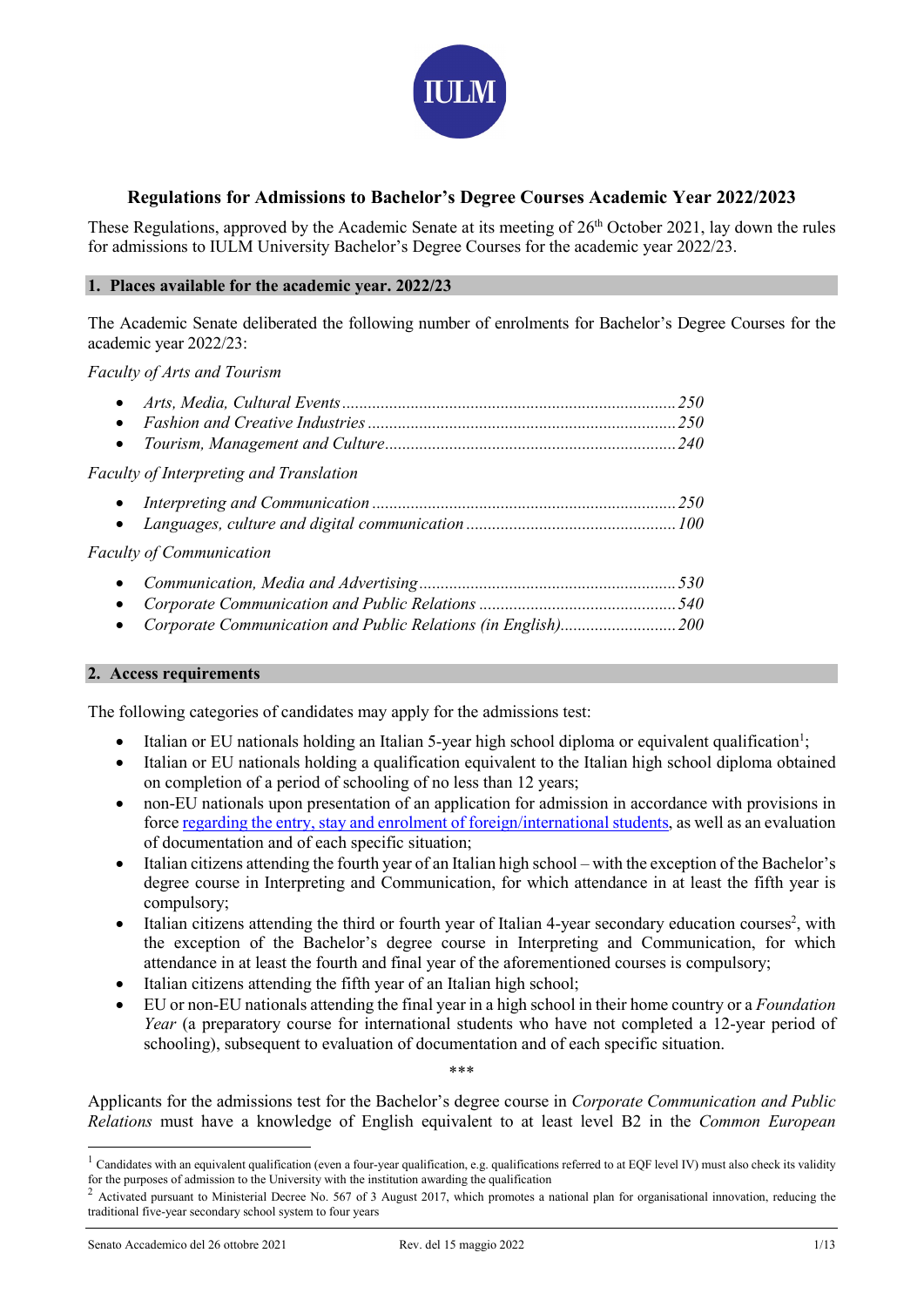

Framework of Reference for Languages (CEFR). Applicants who are not in possession of the required language certification (or with certification that is no longer valid) must take the specific Assessment Test following the procedures described below. Applicants who have completed their entire high school studies attending English-speaking schools in Italy or abroad will be exempt from the assessment test.

Admission to the degree courses in Interpreting and Communication and Languages, culture and digital communication requires at least a basic knowledge of English (at least level A2 in the CEFR), while a "beginner" level is admissible for all other languages of study. As a result, students with a "beginner" level of English in both the written and oral tests cannot be admitted to the degree courses in Interpreting and Communication and in Languages, culture and digital communication.

#### 3. Dates of admissions test sessions

Tests for admission to the Bachelor's degree courses for the academic year 2022/23 will take place on the following dates:

- 1st session: 29 November to 3 December 2021
- 2nd session: 7 to 16 March 2022
- 3rd session: 16 to 26 May 2022
- 4th session: 15 to 22 July 2022

Once all places have been filled for the ordinary sessions, the Academic Senate may authorise the organisation of further extraordinary sessions for courses with further availability of non-assigned places.

Exceptional circumstances may lead to changes in the dates of the sessions.

The opening of the sessions may be arranged in stages, i.e. registration procedures for the different sessions will be activated at the same time as enrolments are proceeding.

During the different sessions, only applications for tests where a sufficient number of places are still available will be requested.

#### 4. Terms and procedures for enrolment in admissions tests

To register for the admission tests, you must submit an application via the online procedure described on the University's website (hereafter referred to as the "online procedure").

Applicants must register through the online services. Registration is to be carried out only once. After completing registration, the system will assign a user name and password which will allow applicants to sign in and fill in their personal details. It is compulsory to provide your personal details the first time you access the site.

Once you have registered and provided your personal details you can access the online procedure and register for the test.

During enrolment procedures you will be asked to provide:

- PDF format scan of the front and back of an identity document (identity card/passport) and PDF format scan of the front and back of the tax code/health card; for non-EU students, a PDF format scan of a valid residence permit is compulsory;
- third- and fourth-year school reports (in a single PDF file) for applicants in their fifth year or who have already finished school, or only the third-year report for students currently in their fourth year;
- second- and third-year school reports (in a single PDF file) for applicants in their fourth and final year of 4-year secondary education courses<sup>3</sup> (or who have already finished school), while only the second-year report will be requested for students currently in their third year of the aforementioned courses;

<sup>3</sup> Activated pursuant to Ministerial Decree no. 567 of 3 August 2017.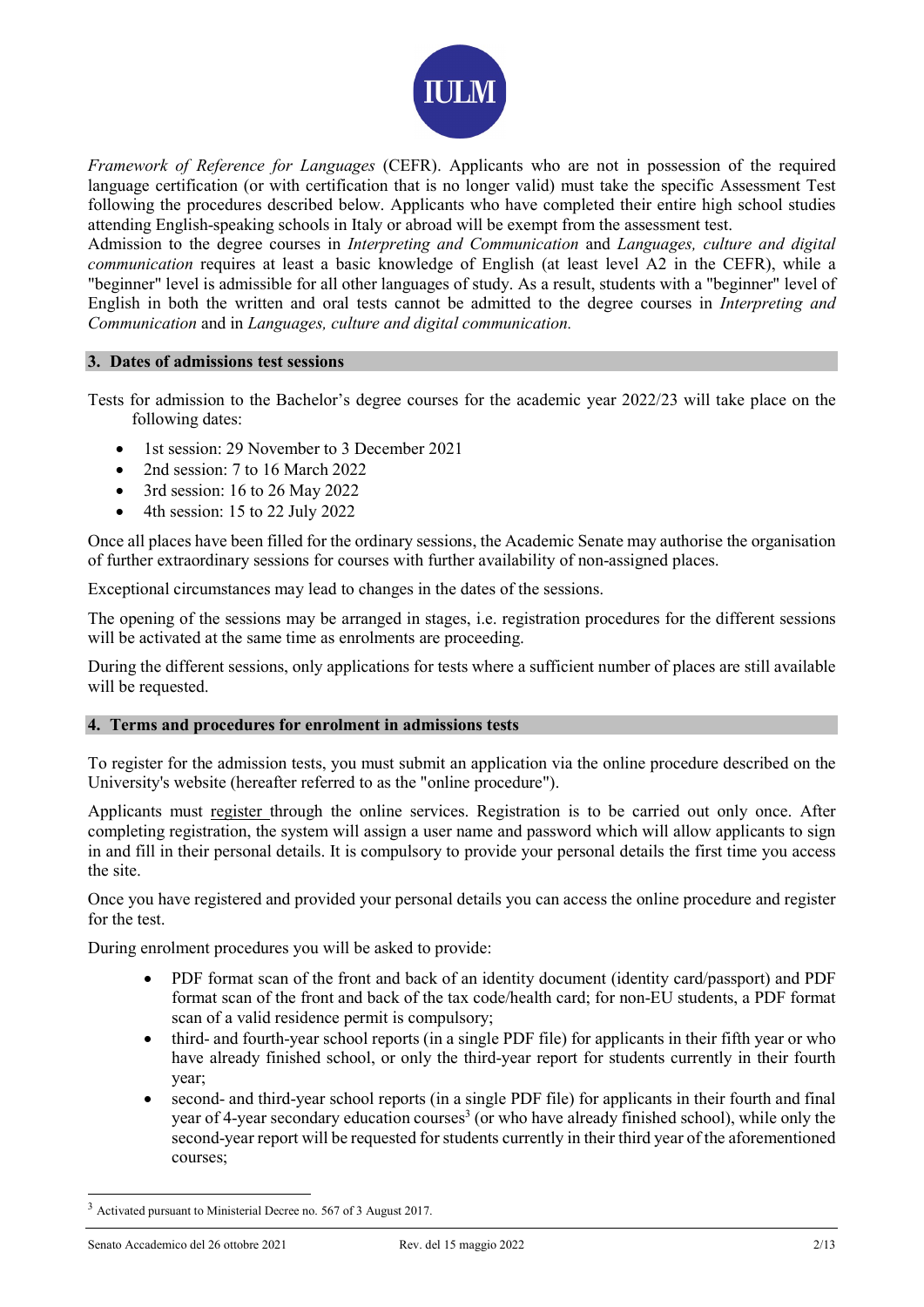

- average marks for the third and/or fourth year (depending on current year of study excluding marks for physical education, civic education (social studies) religion and conduct/behaviour. The result must be rounded up or down to one decimal place (e.g.  $7.53 = 7.5$ ;  $6.55 = 6.6$ ;  $6.96 = 7.0$ );
- any English language certification for at least level B2 (on condition it was obtained after 1st January 2019 and indicated in the related table of exemptions at the following link);
- for non-native Italian speakers applying for the Bachelor's course in Corporate Communication and Public Relations, any Italian language certification for at least level B2.

If the school reports are not available at the time of registration for the test, in exceptional cases, a replacement form may be uploaded, which can be downloaded from the online procedure; however, applicants are still obliged to submit the required documents prior to the date of the test.

Applicants enrolled in an Italian school who attended their fourth year abroad may only enter their third-year report; attending the fourth year abroad for at least one semester, which must be duly certified by attaching the transcript of records for the last year, will constitute an element of merit which will be taken into due consideration when drawing up the ranking. Applicants enrolled in a foreign school (in Italy or abroad) will enter their reports for all years of study; attending a foreign school will constitute an element of merit which will be taken into due consideration when drawing up the ranking.

Applicants in possession of a foreign qualification, or a qualification obtained from a foreign or international high school in Italy, must notify the University in advance (prior to the closing date for enrolment in the test) by writing an e-mail to: admission@iulm.it in order to verify the validity of the qualification for the purposes of admission to University courses, and at the same time to upload the documents to the apply.iulm.it platform. For this purpose, applicants must send their full transcript of records, their high school diploma (where applicable) as described in the section of the University website dedicated to enrolment procedures for foreign students.

If verification on the part of the Registrar's Office shows that the qualification held is not valid for admission to a university level course of study, the test participation fee will be refunded (net of secretarial fees). \*\*\*

Participation is subject to payment of a fee of  $\epsilon$ 120,<sup>4</sup> which will be deducted from the first instalment (on one occasion only for the course on which the student enrols) upon confirmation of enrolment.

It is possible to participate in more than one test for more than one degree course in the academic year 2022/23 by paying the  $E120$  fee for each course. Exceptions are the degree courses in *Comunicazione d'impresa e* relazioni pubbliche (in Italian) and Corporate Communication and Public Relations (in English) for which it is not possible to register for both tests in the same session (since they are the same course with one being the English language equivalent of the other).

Students who fail to pass the test in one session may apply for a subsequent session for the academic year 2022/23 by submitting a new application for admission through the online procedure, without having to pay a further test participation fee.

\*\*\*

The participation fee will not be refunded under any circumstances.

Failure to pay the participation fee or late payment of the participation fee after the deadlines for each session will preclude access to the test.

\*\*\*

Applications for admission to the test sessions must be submitted online in accordance with the following schedules:

1st session: 2 to 22 November 2021

<sup>&</sup>lt;sup>4</sup> Excepting students resident abroad who, subject to specific authorisation and/or through a recruiting agent, take the admissions test at another location abroad, for which a different participation fee rate may be charged.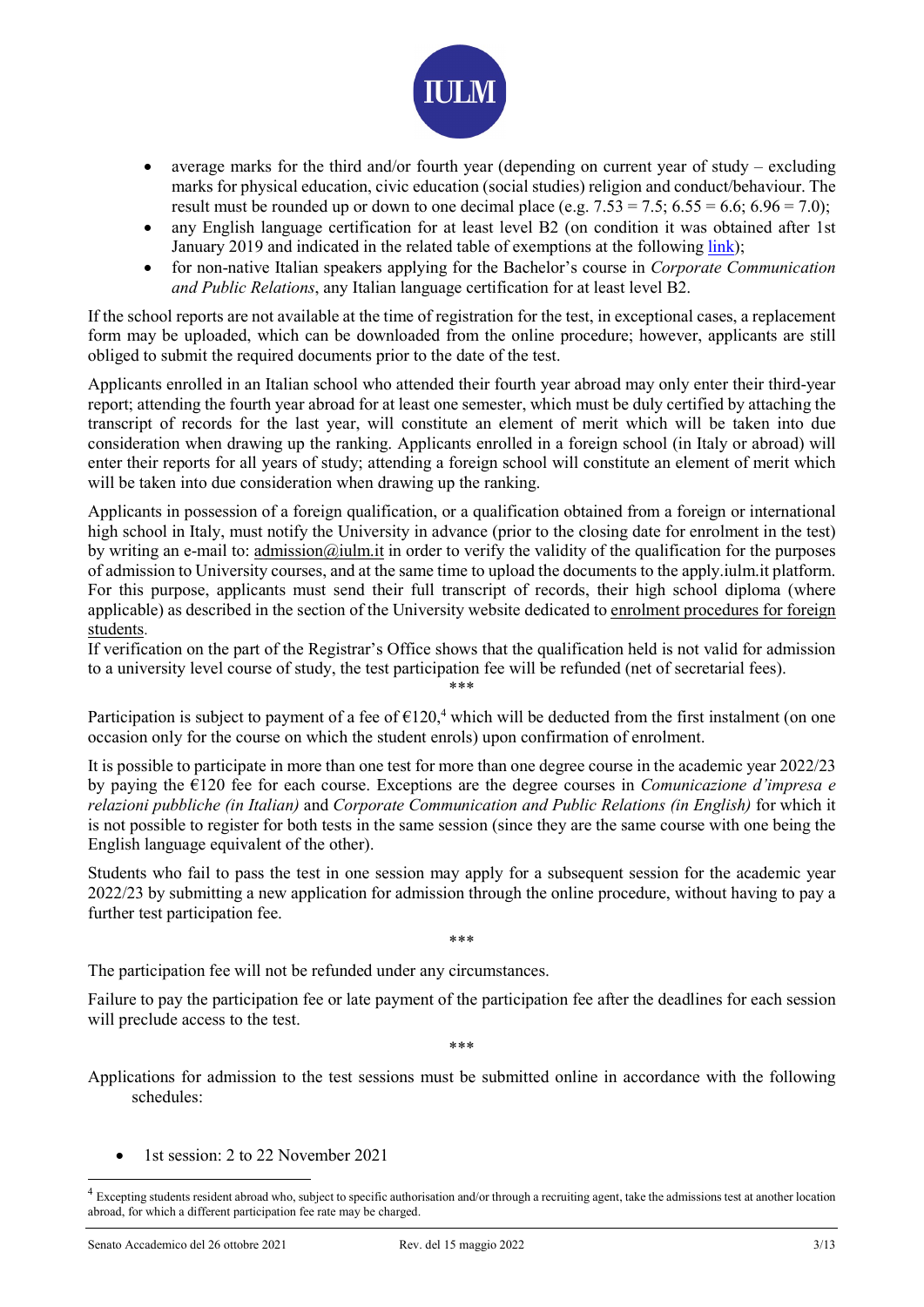

- 2nd session: 23 November 2021 to 28 February 2022
- 3rd session: 1 March to 9 May 2022
- $\bullet$  4th session: 10 May<sup>5</sup> to 11 July 2022

Exceptional circumstances may lead to changes in the scheduled dates.

#### 5. Test regulations

The test will be carried out online, therefore:

- candidates must be in possession of a device equipped with webcam and microphone. The University's technical support will check that they function correctly following procedures to be communicated on each occasion;
- convocation for the test will be exclusively via e-mail using the address provided during registration. The e-mail will provide details of when personal details will be verified and when the actual test will be carried out;
- verification of personal details is compulsory for subsequent participation in the test; candidates must present themselves (at the time and following the procedures described in the e-mail) with a valid ID document (identity card, driving licence or passport; compulsory residence permit for candidates who do not have EU citizenship);
- the test must be carried out by logging in to the virtual rooms indicated in the e-mail, so that University staff can carry out the necessary invigilation. The staff will also formally start the tests: tests started prior to communication from the University staff and/or carried out without a connection to the virtual room will be considered null and void;
- while taking the test, candidates must comply scrupulously with the specified regulations and failure to do so will result in the test being declared null and void.

#### 6. Admissions tests and rankings

For the Bachelor's Degree Courses in:

- Arts, Media, Cultural Events
- Tourism, Management and Culture
- Interpreting and Communication
- Languages, culture and digital communication

the test is not selective, but aimed exclusively at assessing personal skills. Only if the maximum number of places available has been reached will a ranking be drawn up on the basis of the results of the test, and aimed at assigning the remaining places.

Based on the results of the test, where applicable, Additional Learning Requirements (OFA) may be assigned in specific subjects. Assignment criteria and procedures will subsequently be determined in meetings of the Faculty Boards.

\*\*\*

For the Bachelor's Degree Courses in:

- Fashion and Creative Industries
- Communication, Media and Advertising
- Corporate Communication and Public Relations (Italian and English-taught)

access is selective and is based on a ranking drawn up on the basis of scholastic merit and the results of the test. In particular, the position in the ranking (only for candidates already in possession of their school-leaving diploma or attending the fifth year of high school) is determined as follows:

 $<sup>5</sup>$  In the event of potential over-subscription of places at the end of the third session, the opening date for registration for the fourth session may be</sup> postponed by a week or more.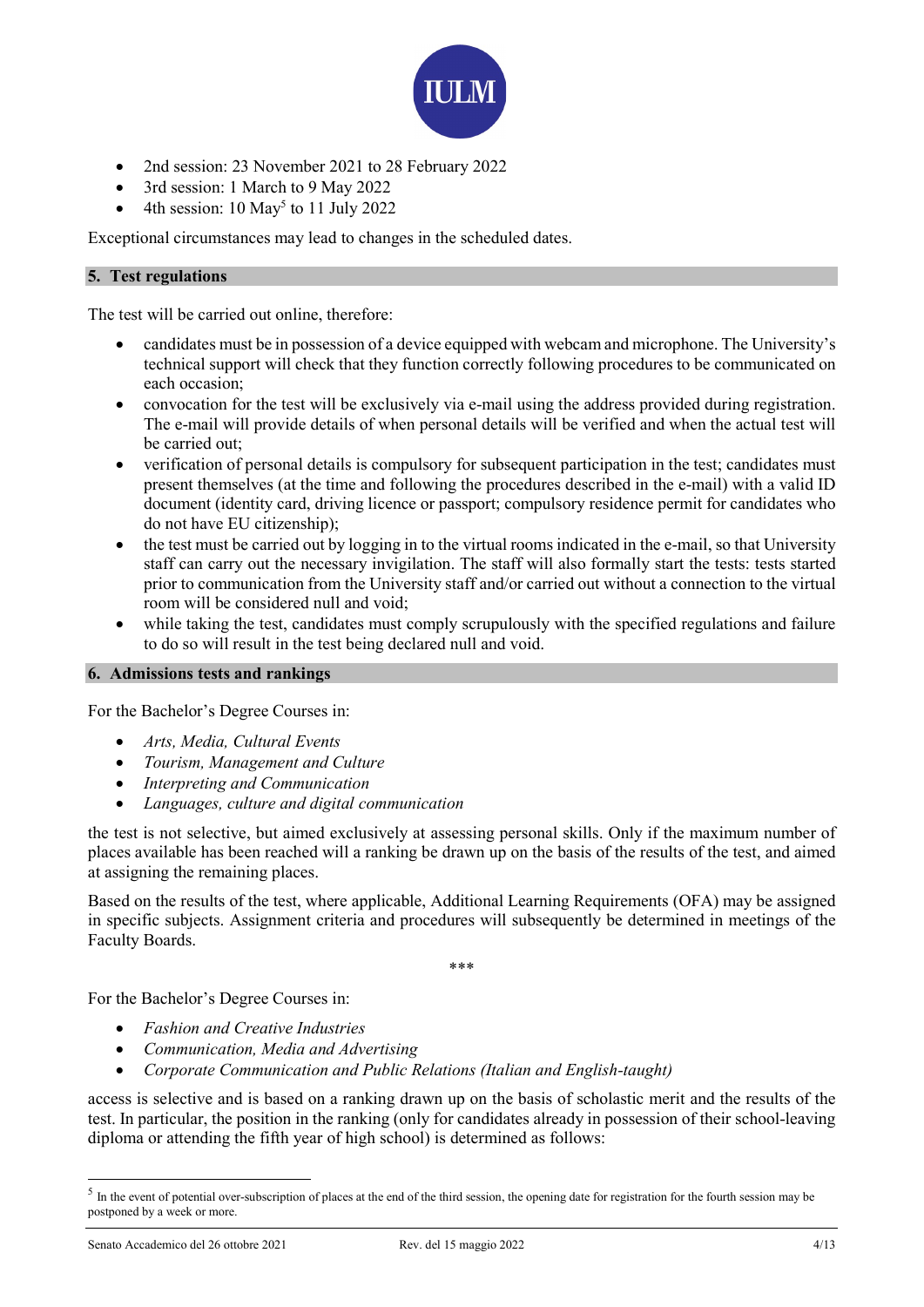

- $\bullet$  50% test results:
- 40% school curriculum (average marks in third and fourth years);
- 10% level of knowledge of English as assessed during the admissions test.

Access procedures based on ranking scores depend on the session in which the test was carried out. In particular:

- $\bullet$  for the 1st and 2nd sessions only candidates with a score of no less than 70 % of the maximum score will be admitted:
- for the 4th and final session all candidates will be admitted based on the ranking with the score obtained until all available places have been filled. Candidates with a score of less than 70% of the maximum score who may be included in the ranking may be admitted with the assignment of OFAs in specific subjects. Assignment criteria and OFA procedures will subsequently be determined in meetings of the Faculty Boards;
- for the 3rd session, depending on the number of places still available for each specific degree course, the criteria applied to the 2nd session may be applied, or those for the 4th session may be applied in advance. The criteria adopted for the 3rd session will be communicated 5 days prior to the date of the test.

\*\*\*

For the Bachelor's Degree Course in:

Corporate Communication and Public Relations (in English)

access is selective and is based on a ranking drawn up on the basis of scholastic merit and the results of the test. In particular, the position in the ranking (only for candidates already in possession of their school-leaving diploma or attending the fifth year of high school) is determined as follows:

- $\bullet$  50% test results:
- 50% school curriculum (average marks in third and fourth years).

In order to be admitted to the test, candidates must have a knowledge of English equivalent to at least level B2 in the Common European Framework of Reference for Languages (CEFR). In particular:

- candidates with an international language certificate<sup>6</sup> (obtained after 1 January 2019) will be admitted directly to the test. A digital copy of the certification must be attached during the online registration procedures;<sup>7</sup>
- candidates who do not have a language certificate (or who have a certificate that is no longer valid) must take a language assessment test. If the results of the test show the candidate has a knowledge of English equivalent to level B2 or above, they will be admitted to the test.

Candidates who fail to pass the assessment test may, if they so wish, be admitted to the admissions test for the Bachelor's Degree Course in Corporate Communication and Public Relations (held in Italian) without having to make a further payment of the participation fee; conversely, the assessment test may be repeated in subsequent sessions at no additional cost.

Candidates who fail to pass the assessment test in one session, but manage to pass in a subsequent session must take the test to access the degree course in Corporate Communication and Public Relations. For this purpose, any test already passed for the degree course in Corporate Communication and Public Relations (held in Italian) will not be considered valid.

Access procedures based on ranking scores depend on the session in which the test was carried out. In particular:

• for the 1st and 2nd sessions only candidates with a score of no less than 70 % of the maximum score will be admitted:

<sup>6</sup> IELTS (5.5 - 6.5); CAE (160-179); TOEFL IBT (87-109); TOEFL (46-93); FCE (160-179); BEC Vantage (160-179); BEC Higher (160-179)

 $^7$  Those who have passed the assessment test in a previous test session (not prior to 1 November 2020) with a level of at least B2 may also enrol in the test for Corporate Communication and Public Relations.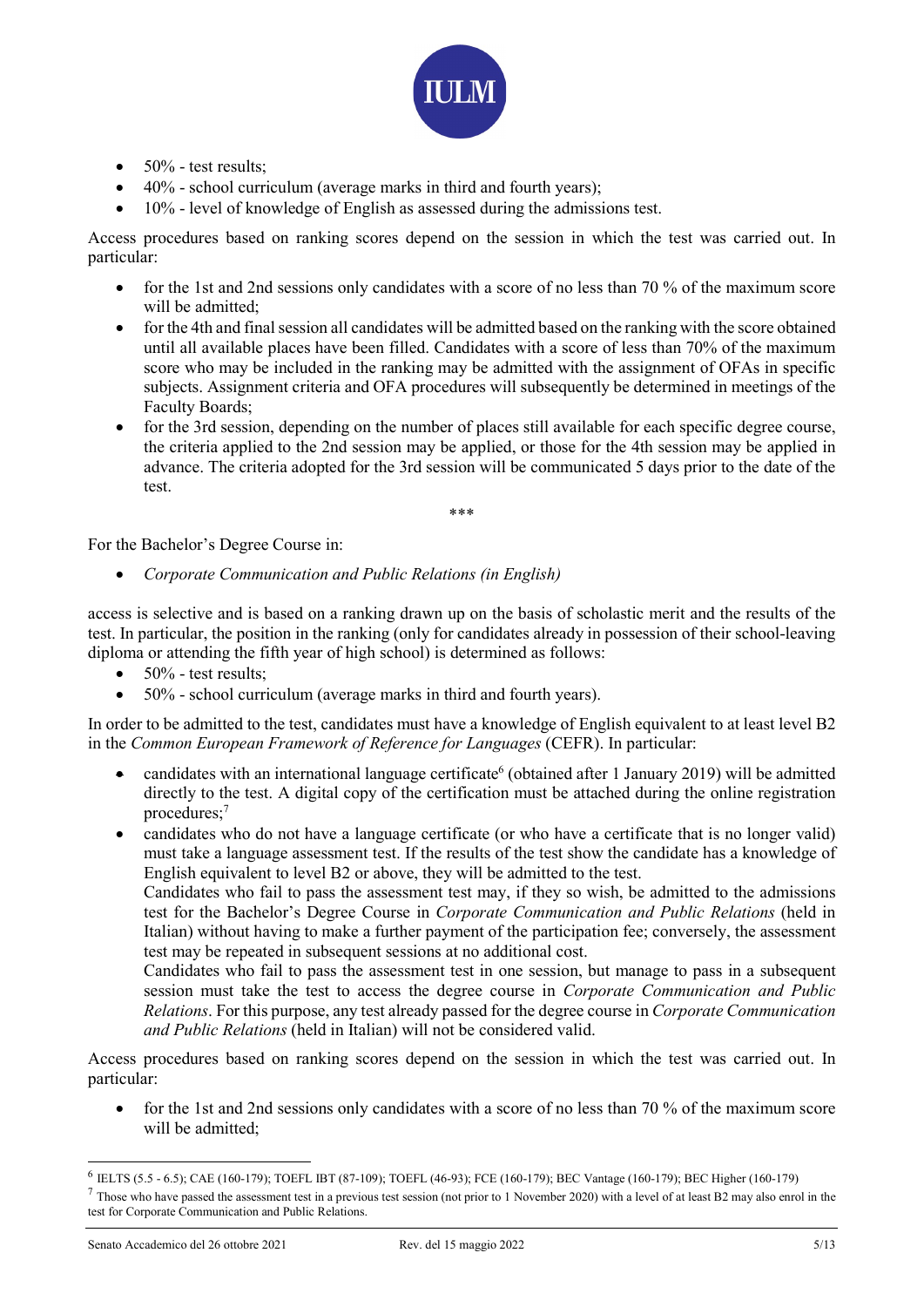

- for the 4th and final session all candidates will be admitted based on the ranking with the score obtained until all available places have been filled. Candidates with a score of less than 70% of the maximum score who may be included in the ranking may be admitted with the assignment of OFAs in specific subjects. Assignment criteria and OFA procedures will subsequently be determined in meetings of the Faculty Boards;
- for the 3rd session, depending on the number of places still available for each specific degree course, the criteria applied to the 2nd session may be applied, or those for the 4th session may be applied in advance. The criteria adopted for the 3rd session will be communicated 5 days prior to the date of the test.

On the occasion of the admissions test, it will be possible to take an optional English Placement Test (participation in which does not in any way affect the score for admission) which, if passed with at least 80% of correct answers, will give the candidate, once enrolled, the opportunity to participate in the subsequent test to complete assessment of their level of proficiency in written and oral English, which will take place in September 2022. Depending on the level reached, the outcome of this test may or may not result in exemption from the Professional English III and/or Professional English IV exams.

Passing the English Placement Test with at least 80% of the answers correct does not in itself lead to any exemption or other benefit, but only allows access to the subsequent written and oral language assessment test. Candidates who do not pass the English Placement Test with at least 80% of the answers correct will not be allowed to take the language assessment test.

Non-exempt candidates will have no demerit or debt registered on their university records: they will simply be able to attend English language courses and sit the relevant examinations, as for any other subject.

\*\*\*

The structure and duration of the tests for each Bachelor's Degree Course are shown in Annex 2 of these Regulations.

#### 7. Additional Learning Requirements (OFA)

Depending on the results of the test and the degree course enrolled on, Additional Learning Requirements (OFAs) may be assigned in specific subjects. The assignment of OFAs does not in any way compromise enrolment.

Assignment criteria, procedures and timescales for the OFAs will subsequently be determined by the respective Faculty Boards.

The Additional Learning Requirements must be satisfied by the end of the first year of the course (by September 2023).

\*\*\*

All enrolled students admitted to the degree course in Corporate Communication and Public Relations (who declared themselves as non-mothertongue Italian speakers or for those who do not possess certification of knowledge of Italian equivalent to at least level B2) and non-Italian citizens, information will subsequently be provided regarding procedures for reaching the required suitability certifying the possession of the skills for the effective use of the Italian language by the end of their course of studies.

#### 8. Publication of Admissions Test Results

Results will be published on the following dates:

- 1st session: 15 December 2021
- 2nd session: 28 March 2022
- 3rd session: 7 June 2022
- 4th session: 28 July 2022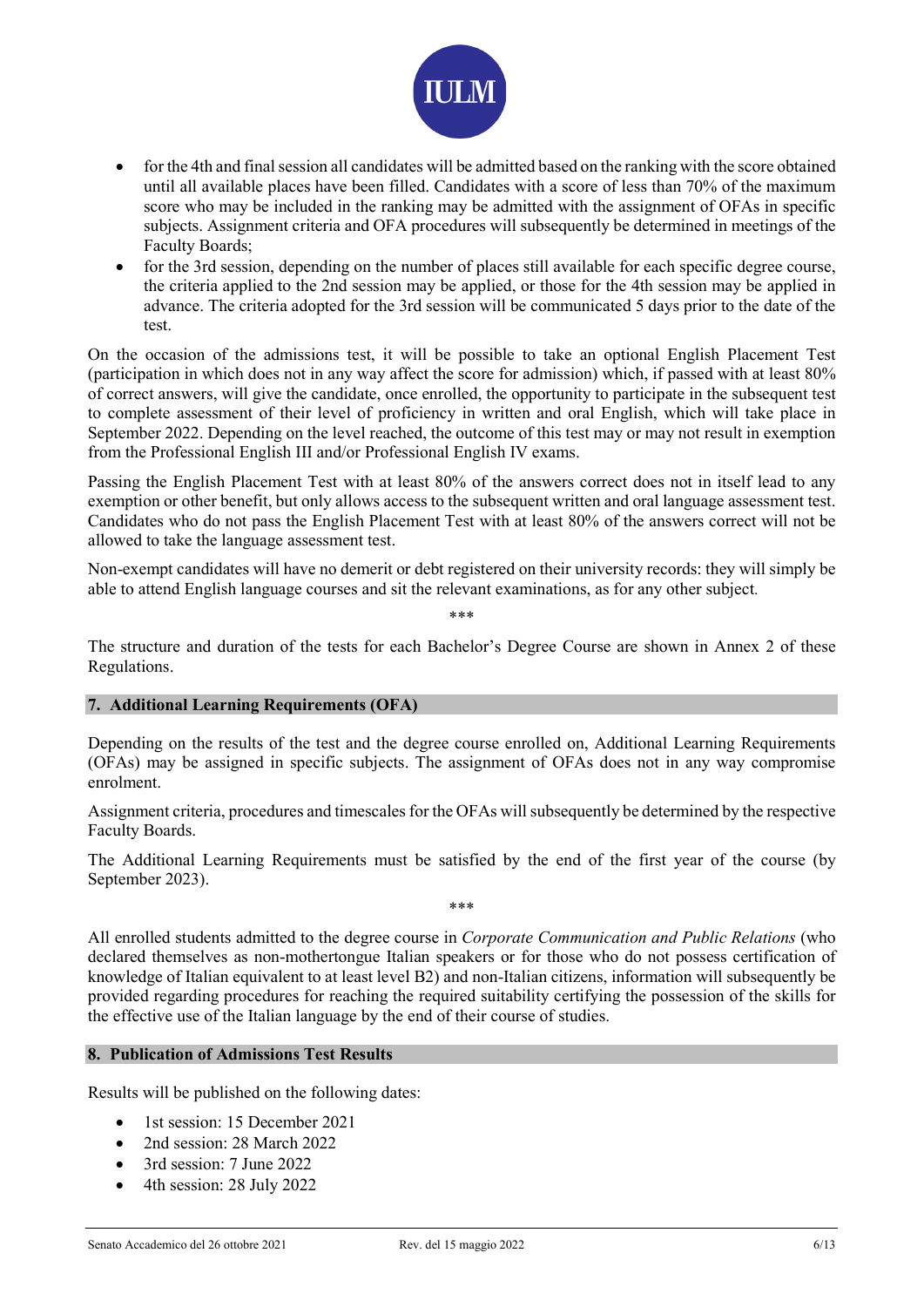

The dates are subject to variations.

The results will normally be communicated be e-mail to the address provided by the candidate during registration.

Candidates who are not admitted may apply to:

- repeat the test, by submitting an application through the online procedure at no extra cost. In this case the score previously obtained for that course of studies will automatically be annulled;
- be included in the first appropriate ranking, following the instructions provided by the Registrar's Office and maintaining the previously obtained score, subject to availability of places.

#### 9. Confirmation of Enrolment and Registration

Registration can be carried out through the Online services and will be confirmed only upon receipt by IULM University of payment of the first instalment.

Those admitted must complete registration in the following periods:

- 1st session: 12 January to 28 February 2022
- 2nd session: 28 March to 28 April 2022
- 3rd session: 7 to 30 June  $2022^8$
- $\bullet$  4th session: 28 July to 29 August 2022<sup>9</sup>

For each session, the admitted candidate who fails to confirm registration by the respective deadline will lose any priority deriving from their position in the ranking for that session (and their place may be assigned to another candidate). Subsequently the candidates may apply to:

- be included in the first appropriate ranking, following the instructions provided by the Registrar's Office and maintaining the previously obtained score (subject to availability of places);
- repeat the test, by submitting an application through the online procedure at no extra cost. In this case the score previously obtained for that course of studies will automatically be annulled.

\*\*\*

The registration of students awaiting the results of their school-leaving examination (the "Maturità") will be considered conditional until confirmation is provided through the Online services of having passed the exam. Students must provide the date of passing the exam and the mark obtained by 29th July 2022. Failure to communicate the result of the Maturità examination by 29th July 2022 will result in the cancellation of the registration without the right to a refund of the first instalment paid. The first instalment paid will only be refunded if documented proof is provided of failure to pass the examination.

\*\*\*

Should fourth-year high school students (or third-year students in the aforementioned 4-year courses) pass the admissions test, they will be able to keep the score obtained and access a dedicated registration window (November 2022) to have priority enrolment for the academic year 2023/24, procedures for which will be communicated in November 2022<sup>10</sup>. Admitted candidates who choose not to benefit from the opportunity to enrol by the end of the dedicated registration window will lose all rights deriving from the positive outcome of the test and will have to take the test again if they wish to enrol for the 2023/24 academic year. It must be noted that the courses and/or enrolment fees for the academic year 2023/24 may differ from those for the academic year 2022/23.

 $8\,$  In the event of potential over-subscription, the deadlines for registration could be shortened so as to allow for the appropriate scrolling of the ranking list.

<sup>9</sup> see note 8

<sup>&</sup>lt;sup>10</sup> The test passed by candidates attending the fourth year of high school is to be considered final for the purposes of enrolment in the dedicated registration window, and cannot therefore be repeated, even partially.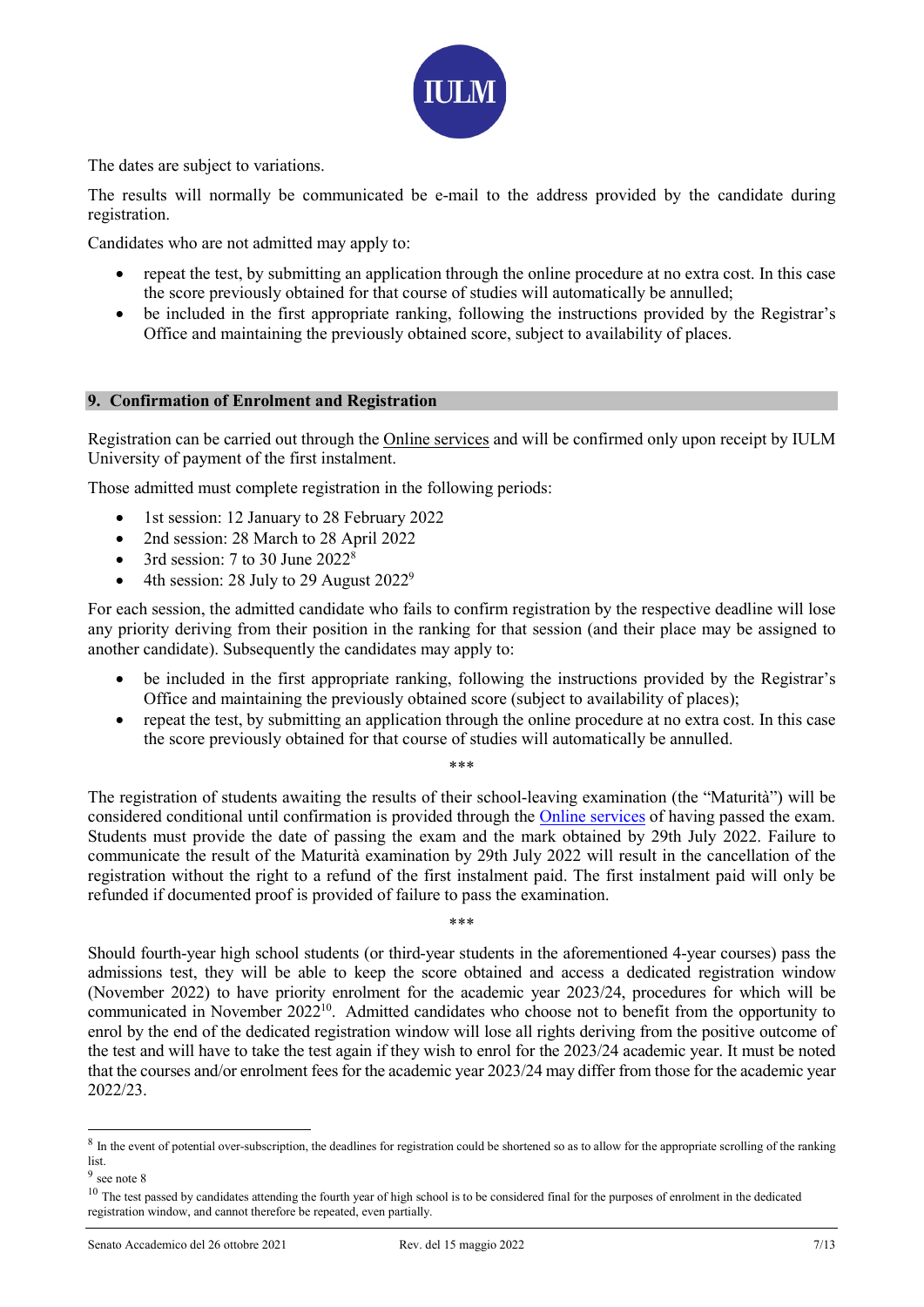

#### 10.Scrolling of the Ranking List

If the number of students admitted exceeds the number of places available, the number of students in excess will be placed on a waiting list while maintaining their position in the ranking. After the closing date for registration for each specific session, any places left free by students who were admitted but did not proceed with registration may be assigned to admitted students on the waiting list in accordance with their order in the ranking (scrolling of the ranking list).

If necessary, the scrolling of the rankings will start on the following dates:

- 2nd session: 3 May 2022
- 3rd session: 23 June 2022
- 4th session: 5 September 2022

When the ranking is scrolled, admitted students on the waiting list will be informed of the deadlines for confirming enrolment, usually no more than three working days after the communication.

Following similar procedures, further scrollings may take place if there are still names on the waiting list and there are still places available.

As is the case with candidates who have been admitted, the position in the ranking for those who are on the waiting list who fail to confirm enrolment within the set deadlines will lose all validity.

#### 11. Remote test for international students

Candidates who are foreign nationals resident abroad (or Italians resident abroad, even temporarily, who for exceptional and duly documented reasons are unable to connect on the scheduled dates and times) and are in possession of a foreign or Italian qualification can take the test remotely by submitting a request to admission@iulm.it in the case of foreigners resident abroad, subject to assessment of their qualifications and following dedicated procedures, and to segreteria.studenti@iulm.it in the case of Italian candidates, at least one week before the deadline for applying for admission.

#### 12. Candidates with disabilities and candidates with Specific Learning Disorder (DSA)

Candidates with disabilities, in possession of a certificate of civil disability and/or recognition of disabled status in accordance with Law 104/92, and candidates with Specific Learning Disorder (DSA), in possession of DSA certification in accordance with Law 170/2010 will be able to upload the documentation in PDF format during the online procedure for test enrolment.

This documentation shall be valid and issued in accordance with the law. In order to request the compensatory measures/dispensations, the application must be submitted at least 7 days before the test by sending an email to the diversaMENTE service at: diversamente@iulm.it.

#### 13.Transfers from other Universities

As a rule, transfers into the first year, especially for degree courses for which there is a selective test, are not accepted. However, specific requests may be assessed on a case-by-case basis and acceptance will also depend on the compatibility between the timing of the request to leave the applicant's current university and the schedule of admissions tests at IULM University.

In any case, if the conditions exist to accept the transfer request for the first year, the applicant will obliged to take the admissions test (and pass it in the case of selective tests).

If the student wishes to take the test in advance of the date on which they filed their request to leave their current university, they must give prior notice (at least ten days before the date of the test) to segreteria.studenti@iulm.it, or the test will be cancelled. In any case, the candidate may be included in the admissions ranking list only after their current university has issued authorization, after checking the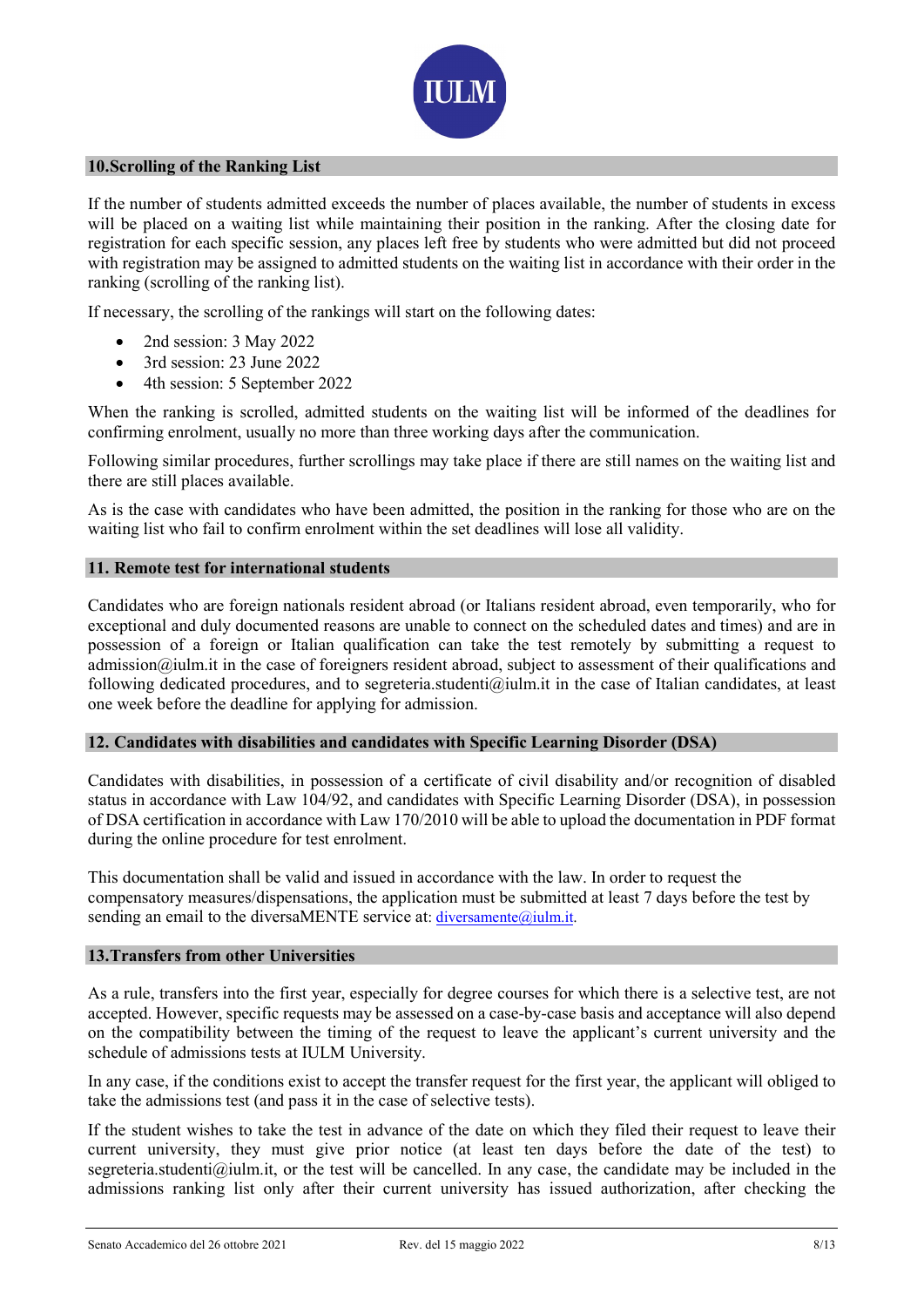

availability of places and at their express request; until then, the candidate may neither be included in the ranking nor have a place reserved in advance.

Transfers into second and third years are always possible. They do not require students to take the test and will depend solely on the students' studies carried out thus far as assessed by the Registrar's Office.

\*\*\*

It is possible for students withdrawing from other universities to be admitted to the first year, with the possibility (to be assessed on a case-by-case basis) of validating exams already taken.

#### 14. Privacy policy on the processing of personal data

Data is processed in accordance with the GDPR (General Regulation on Data Protection) art. 13, EU Reg. 2016/679.

#### 15.Contacts

Ufficio Orientamento / Orientation Office

Toll-free number: 800.363363

For information on Bachelor's Degree Courses: infopoint@iulm.it

For information on admissions test procedures: segreteria.studenti@iulm.it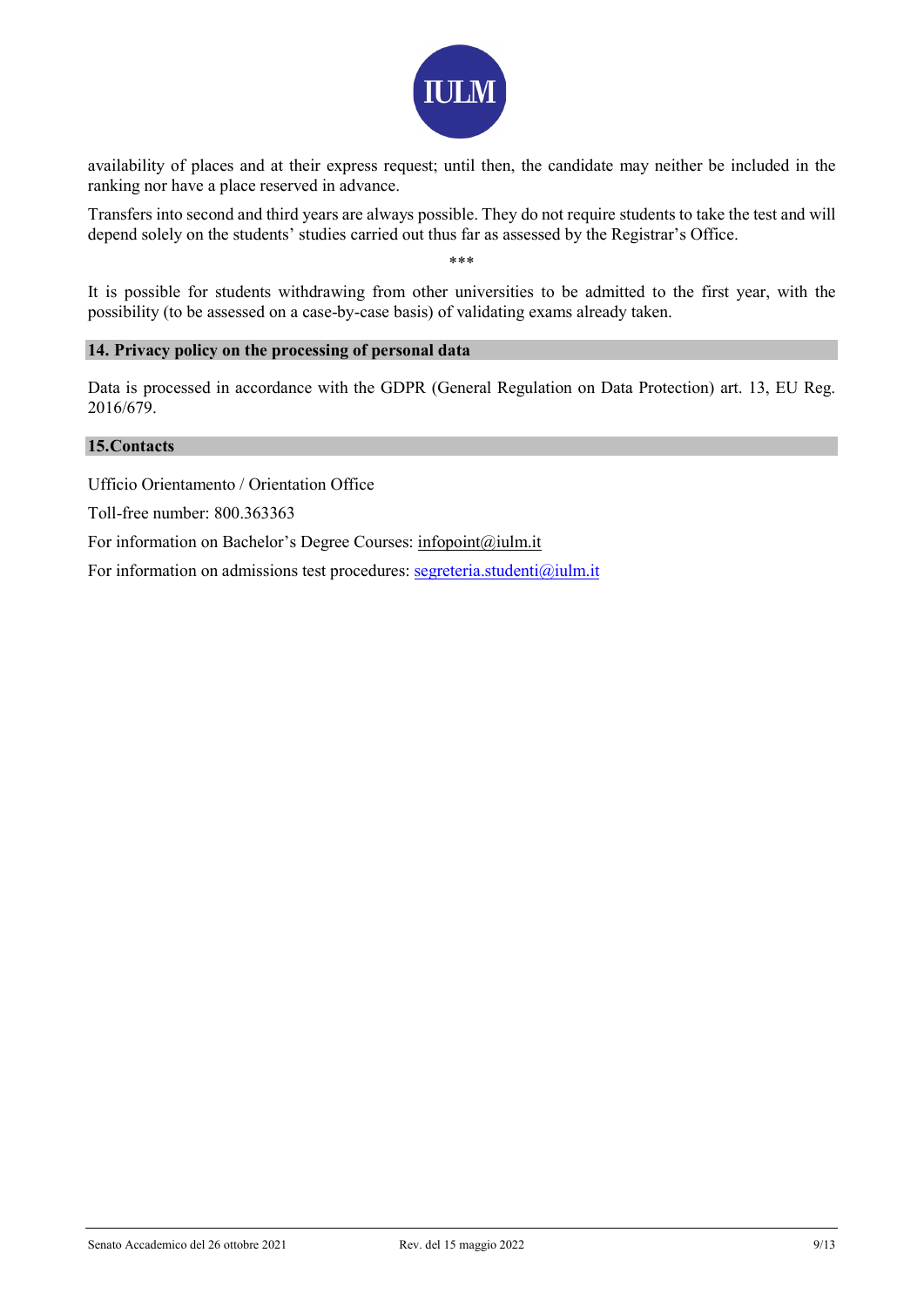

## Annex 1

# Summary of terms and deadlines – academic year 2022/23

|                | <b>Enrolment for test</b>               | <b>Degree course</b>                                                                             | <b>Test date</b>                                                                                                                              | <b>Publication of</b><br><b>results</b> | <b>Registration</b>               |
|----------------|-----------------------------------------|--------------------------------------------------------------------------------------------------|-----------------------------------------------------------------------------------------------------------------------------------------------|-----------------------------------------|-----------------------------------|
| 1st<br>session | 2 November to 22<br>November 2021       | Preliminary assessment test prior to<br>test for Corporate Communication<br>and Public Relations | 26 November 2021<br>(more dates could be<br>made available - even<br>before the set date -<br>considering the actual<br>number of enrolments) | 15 December<br>2021                     | 12 January to 28<br>February 2022 |
|                |                                         | Interpreting and Communication<br>Languages, culture and digital<br>communication                | 29 November 2021                                                                                                                              |                                         |                                   |
|                |                                         | Communication, Media and<br>Advertising                                                          | 30 November 2021                                                                                                                              |                                         |                                   |
|                |                                         | <b>Fashion and Creative Industries</b><br>Tourism, Management and Culture                        | 1 December 2021                                                                                                                               |                                         |                                   |
|                |                                         | Corporate Communication and<br><b>Public Relations</b>                                           | 2 December 2021                                                                                                                               |                                         |                                   |
|                |                                         | Arts, Media, Cultural Events<br>Corporate Communication and<br><b>Public Relations</b>           | 3 December 2021                                                                                                                               |                                         |                                   |
| 2nd<br>session | 23 November 2021<br>to 28 February 2022 | Preliminary assessment test prior to<br>test for Corporate Communication<br>and Public Relations | 4 March 2022<br>(more dates could be<br>made available - even<br>before the set date -<br>considering the actual<br>number of enrolments)     | 28 March 2022                           | 28 March<br>to 28 April 2022      |
|                |                                         | Interpreting and Communication<br>Languages, culture and digital<br>communication                | 7 March 2022                                                                                                                                  |                                         |                                   |
|                |                                         | Communication, Media and<br>Advertising                                                          | 9 March 2022                                                                                                                                  |                                         |                                   |
|                |                                         | <b>Fashion and Creative Industries</b>                                                           | 10 March 2022                                                                                                                                 |                                         |                                   |
|                |                                         | Tourism, Management and Culture<br>Arts, Media, Cultural Events                                  | 11 March 2022                                                                                                                                 |                                         |                                   |
|                |                                         | Corporate Communication and<br><b>Public Relations</b>                                           | 14 March 2022                                                                                                                                 |                                         |                                   |
|                |                                         | Corporate Communication and<br><b>Public Relations</b>                                           | 16 March 2022                                                                                                                                 |                                         |                                   |
| 3rd<br>session | 1 March to 9 May<br>2022                | Preliminary assessment test prior to<br>test for Corporate Communication<br>and Public Relations | 13 May 2022<br>(more dates could be<br>made available - even<br>before the set date -<br>considering the actual<br>number of enrolments)      | 7 June 2022                             | 7 to 30 June<br>2022*             |
|                |                                         | Interpreting and Communication<br>Languages, culture and digital<br>communication                | 16 May 2022                                                                                                                                   |                                         |                                   |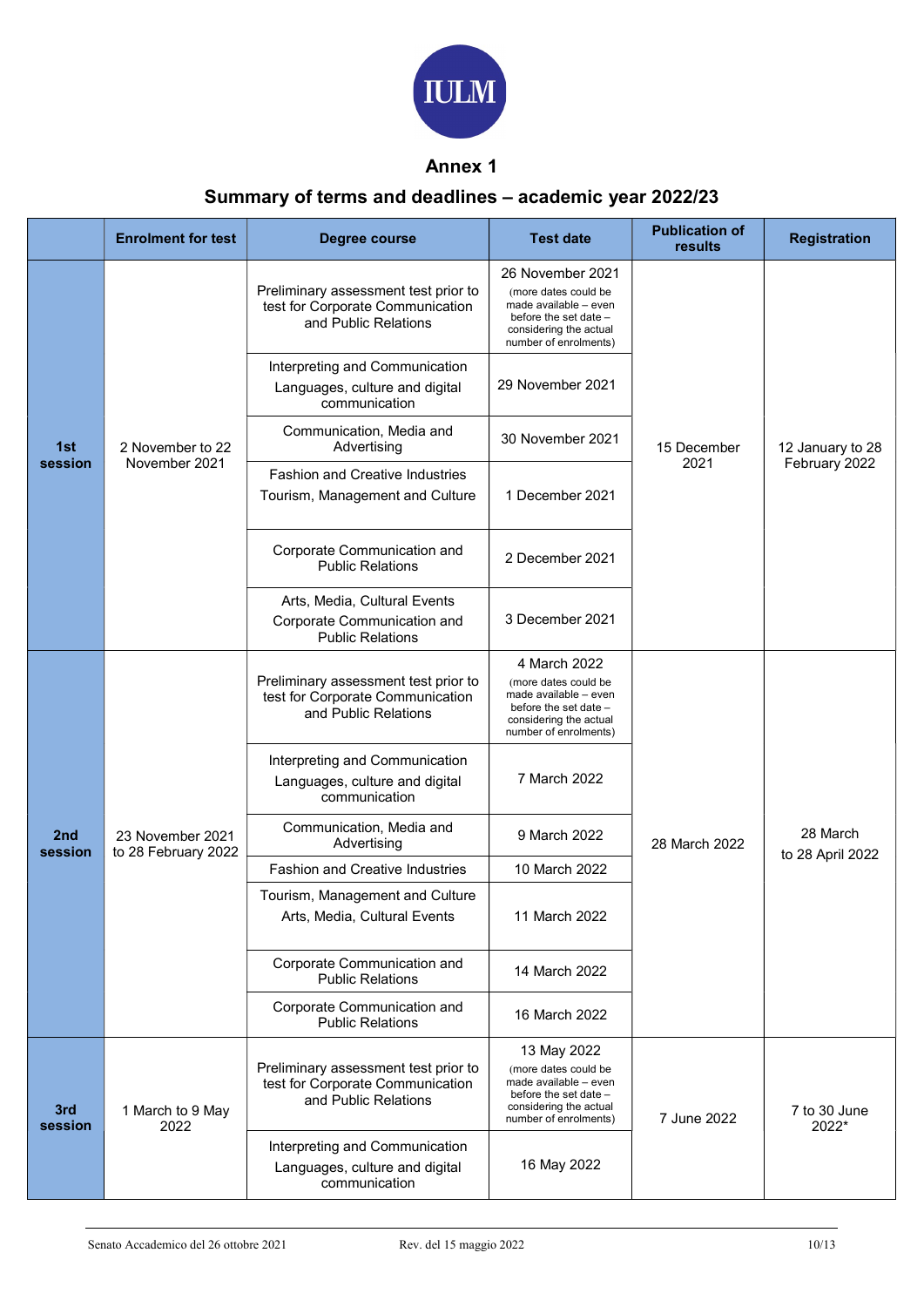

|                |                            | Communication, Media and<br>Advertising                                                          | 18 May 2022                                                                                                                               |              |                              |
|----------------|----------------------------|--------------------------------------------------------------------------------------------------|-------------------------------------------------------------------------------------------------------------------------------------------|--------------|------------------------------|
|                |                            | Tourism, Management and Culture<br>Arts, Media, Cultural Events                                  | 20 May 2022                                                                                                                               |              |                              |
|                |                            | <b>Fashion and Creative Industries</b>                                                           | 23 May 2022                                                                                                                               |              |                              |
|                |                            | Corporate Communication and<br><b>Public Relations</b>                                           | 25 May 2022                                                                                                                               |              |                              |
|                |                            | Corporate Communication and<br><b>Public Relations</b>                                           | 26 May 2022                                                                                                                               |              |                              |
| 4th<br>session | 10 May*<br>to 11 July 2022 | Preliminary assessment test prior to<br>test for Corporate Communication<br>and Public Relations | 14 July 2022<br>(more dates could be<br>made available - even<br>before the set date -<br>considering the actual<br>number of enrolments) | 28 July 2022 | 28 July<br>to 29 August 2022 |
|                |                            | Interpreting and Communication<br>Languages, culture and digital<br>communication                | 18 July 2022                                                                                                                              |              |                              |
|                |                            | Tourism, Management and Culture<br>Arts, Media, Cultural Events                                  | 20 July 2022                                                                                                                              |              |                              |
|                |                            | Corporate Communication and<br>Public Relations**<br>Communication, Media and<br>Advertising**   | 21 July 2022                                                                                                                              |              |                              |
|                |                            | Fashion and Creative Industries**                                                                |                                                                                                                                           |              |                              |
|                |                            | Corporate Communication and<br><b>Public Relations</b>                                           | 22 July 2022                                                                                                                              |              |                              |

\*In the event of potential over-subscription of available places, the deadlines for registration could be shortened so as to allow for the appropriate scrolling of the ranking list.

\*\* Admission test session dedicated only to applicants attending the penultimate high school year (high school graduating in the 2022/2023 academic year)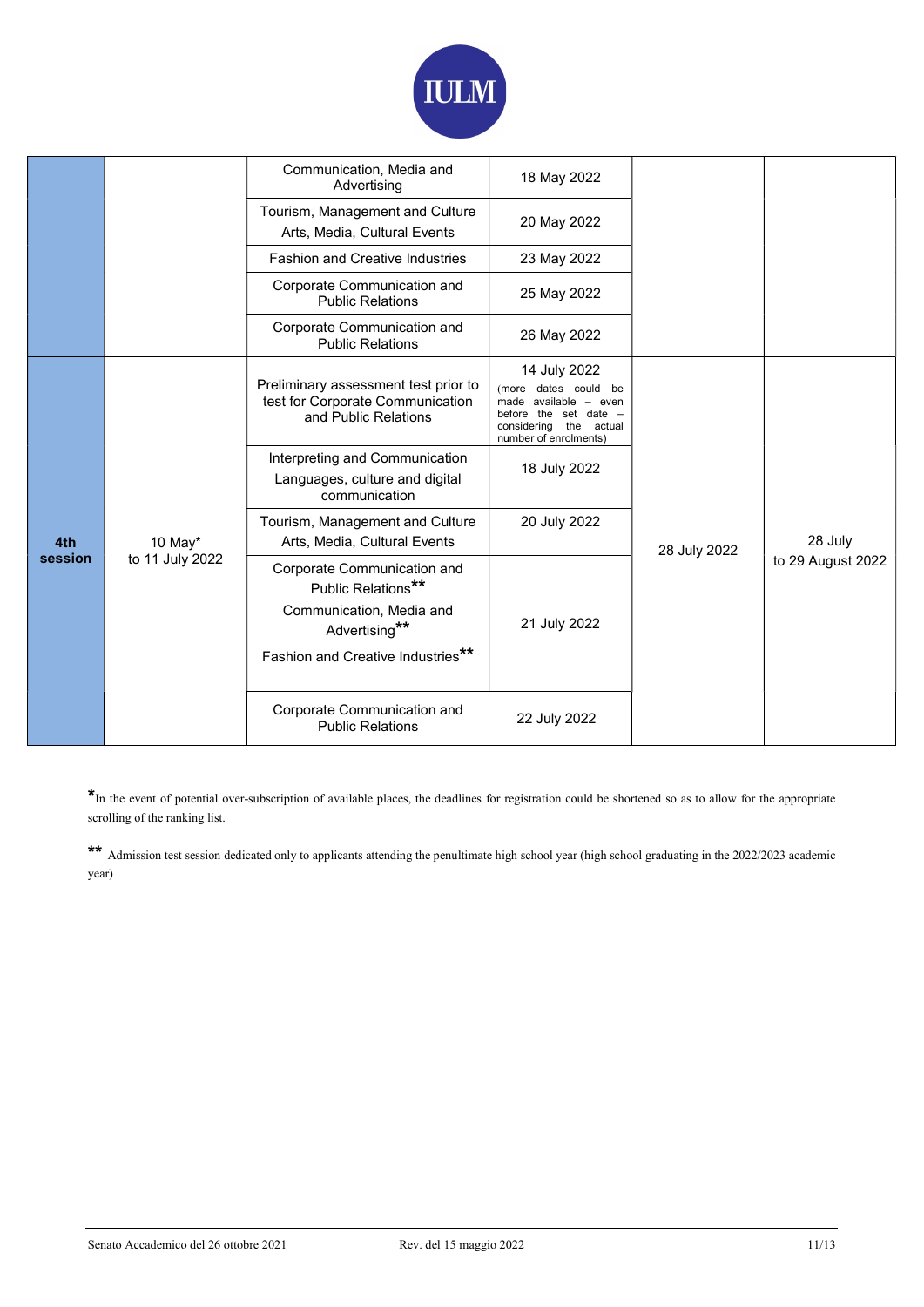

## Annex 2 Summary Table with Test Details

| <b>Degree Course</b>                                             | <b>Subjects</b>                                                                                                                                                                                                                                                                         | <b>Total Questions</b>                                             | <b>Length of test</b>                                              |
|------------------------------------------------------------------|-----------------------------------------------------------------------------------------------------------------------------------------------------------------------------------------------------------------------------------------------------------------------------------------|--------------------------------------------------------------------|--------------------------------------------------------------------|
| <b>Communication, Media</b><br>and Advertising                   | English, text comprehension, Italian<br>grammar and syntax, verbal critical<br>reasoning, numerical reasoning,<br>logical reasoning and culture of<br>communication                                                                                                                     | 90<br>(60 knowledge and<br>skills + 30 English<br>Placement Test)  | 75 minutes<br>$(50 + 25)$                                          |
| Corporate<br><b>Communication and</b><br><b>Public Relations</b> | English, text comprehension, Italian<br>grammar and syntax, verbal critical<br>reasoning, numerical reasoning,<br>logical reasoning and culture of<br>corporate communication                                                                                                           | 90<br>(60 knowledge and<br>skills + 30 English<br>Placement Test)  | 75 minutes<br>$(50 + 25)$                                          |
|                                                                  | Text comprehension, English,<br>numerical reasoning, verbal critical<br>reasoning, logical reasoning and<br>culture of corporate communication                                                                                                                                          | 60                                                                 | 50 minutes                                                         |
| Corporate<br><b>Communication and</b>                            | English assessment test above level<br>B2 (OPTIONAL TEST).                                                                                                                                                                                                                              | 25                                                                 | 30 minuti                                                          |
| <b>Public Relations</b><br>(test in English)                     | Further information at this link.                                                                                                                                                                                                                                                       | <b>OPTIONAL TEST</b>                                               | <b>OPTIONAL TEST</b>                                               |
|                                                                  | English assessment test B2 (Use of<br>English + Listening) Oxford English<br>Test (only for students without<br>suitable certification of knowledge of<br>English of at least level B2)                                                                                                 | 45                                                                 | 80 minutes                                                         |
| Arts, Media, Cultural<br><b>Events</b>                           | English, contemporary history, history<br>of medieval art, history of modern and<br>contemporary art, economics applied<br>to art and cultural events, text<br>comprehension, Italian grammar and<br>syntax, verbal critical reasoning,<br>numerical reasoning and logical<br>reasoning | 90<br>(60 knowledge and<br>skills + 30 English<br>Placement Test)  | 75 minutes<br>$(50 + 25)$                                          |
| <b>Fashion and Creative</b><br><b>Industries</b>                 | English, contemporary history, history<br>of modern and contemporary art,<br>fashion and design culture, text<br>comprehension, Italian grammar and<br>syntax, verbal critical reasoning,<br>numerical reasoning and logical<br>reasoning                                               | 90<br>(60 knowledge and<br>skills + 30 English<br>Placement Test)  | 75 minutes<br>$(50 + 25)$                                          |
| <b>Tourism, Management</b><br>and Culture                        | English, contemporary history,<br>geography, tourism economics, text<br>comprehension, Italian grammar and<br>syntax, critical verbal reasoning,<br>numerical reasoning and logical<br>reasoning                                                                                        | 90<br>(60 knowledge and<br>skills + 30 English<br>Placement Test)  | 75 minutes<br>$(50 + 25)$                                          |
| Interpreting and<br><b>Communication</b>                         | English, modern history and<br>contemporary history, civic education,<br>geography, Italian language, logical<br>reasoning, critical verbal reasoning<br>and general knowledge + oral<br>language assessment of both<br>languages                                                       | 124<br>(54 knowledge and<br>skills + 70 English<br>Placement Test) | 120 minutes (60+60)<br>+ followed by oral<br>interview on same day |